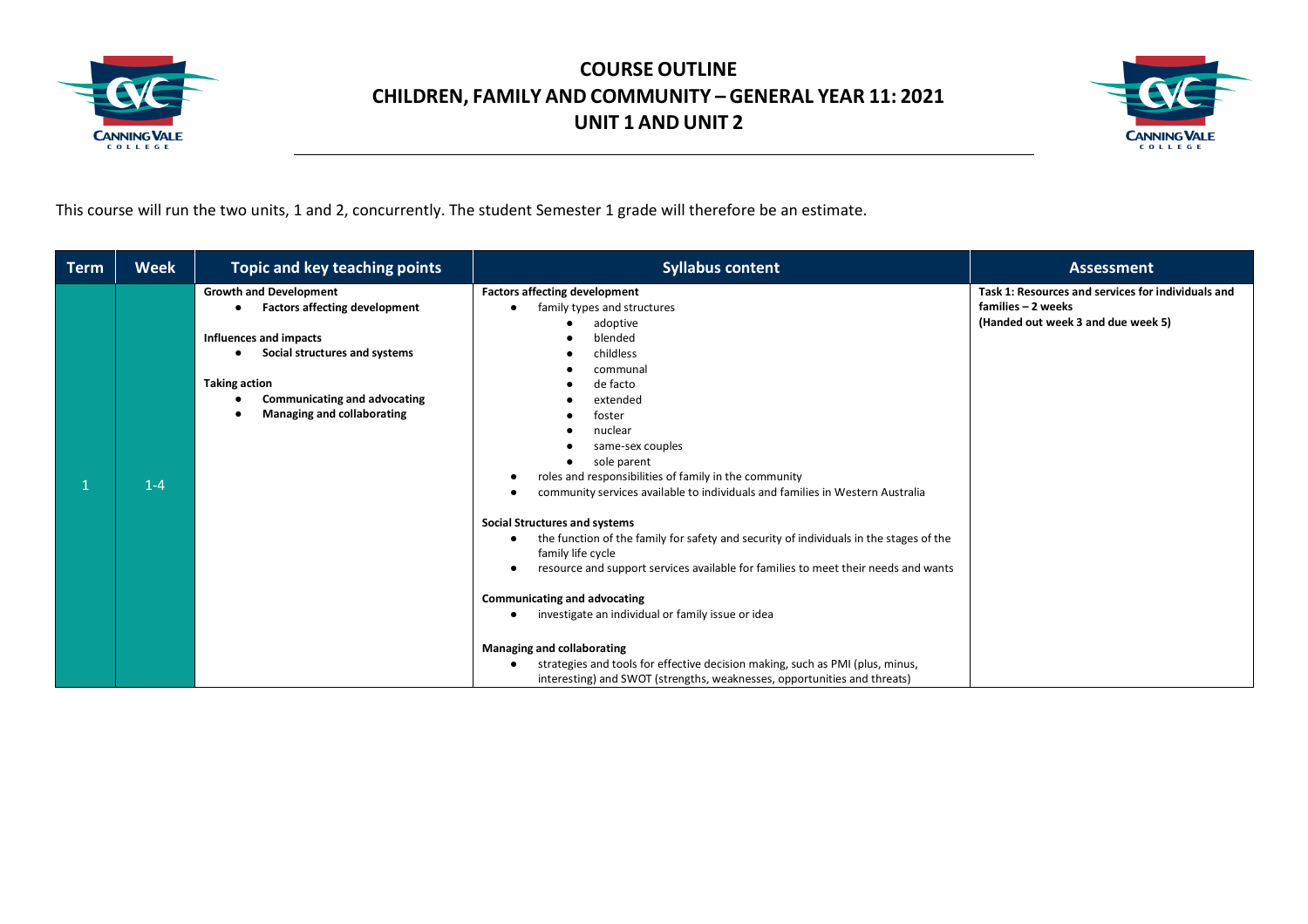



|                          |              | <b>Growth and Development</b>                 | Nature of growth and development                                                                  |                                              |
|--------------------------|--------------|-----------------------------------------------|---------------------------------------------------------------------------------------------------|----------------------------------------------|
|                          |              | nature of growth and development<br>$\bullet$ | the domains of development<br>$\bullet$                                                           |                                              |
|                          |              | processes for meeting needs                   | physical                                                                                          |                                              |
|                          |              |                                               | social                                                                                            |                                              |
|                          |              | <b>Taking action</b>                          | emotional                                                                                         |                                              |
|                          |              | communicating and advocating                  | cognitive                                                                                         |                                              |
|                          |              |                                               | spiritual/moral                                                                                   |                                              |
|                          |              |                                               | differences in growth and development of individuals<br>٠                                         |                                              |
|                          |              |                                               | the importance of meeting the developmental needs of an individual<br>$\bullet$                   |                                              |
|                          | $5 - 7$      |                                               | <b>Factors Affecting Development</b>                                                              |                                              |
|                          |              |                                               | influence of beliefs and values of family members on the growth and development<br>$\bullet$      |                                              |
|                          |              |                                               | of individuals                                                                                    |                                              |
|                          |              |                                               |                                                                                                   |                                              |
|                          |              |                                               | Processes for meeting needs                                                                       |                                              |
|                          |              |                                               | characteristics of existing products or community services available for individuals<br>$\bullet$ |                                              |
|                          |              |                                               | and families                                                                                      |                                              |
|                          |              |                                               |                                                                                                   |                                              |
|                          |              |                                               | <b>Communicating and advocating</b>                                                               |                                              |
|                          |              |                                               | • use research skills to gather information from primary and secondary sources                    |                                              |
|                          |              | <b>Influences and Impacts</b>                 | Social issues and trends                                                                          | Task 2: Growth and Development Portfolio - 4 |
|                          |              | Social Issues and Trends                      | • social issues and their influence on families and communities                                   | weeks                                        |
|                          |              | <b>Ethical and Legal Awareness</b>            |                                                                                                   | (Handed out week 8 and due term 2 week 1)    |
|                          |              |                                               | <b>Ethical and Legal Awareness</b>                                                                |                                              |
|                          |              | <b>Taking Action</b>                          | values and ethical decision making for individuals, families, and the community<br>$\bullet$      |                                              |
|                          |              | Communicating and Advocating                  |                                                                                                   |                                              |
|                          |              | Managing and collaborating                    | <b>Communicating and Advocating</b>                                                               |                                              |
|                          | $8 - 10$     |                                               | use research skills to gather information from primary and secondary sources<br>$\bullet$         |                                              |
|                          |              |                                               | Communicate ideas using appropriate formats considering purpose and audience.<br>$\bullet$        |                                              |
| $\overline{\phantom{a}}$ | $\mathbf{1}$ |                                               | <b>Managing and Collaborating</b>                                                                 |                                              |
|                          |              |                                               | use the technology process when working individually or collaboratively to develop<br>$\bullet$   |                                              |
|                          |              |                                               | appropriate solutions to meet human needs                                                         |                                              |
|                          |              |                                               | strategies and tools for self-management skills<br>$\bullet$                                      |                                              |
|                          |              |                                               | goal setting                                                                                      |                                              |
|                          |              |                                               | time management                                                                                   |                                              |
|                          |              |                                               | reflection                                                                                        |                                              |
|                          |              |                                               |                                                                                                   |                                              |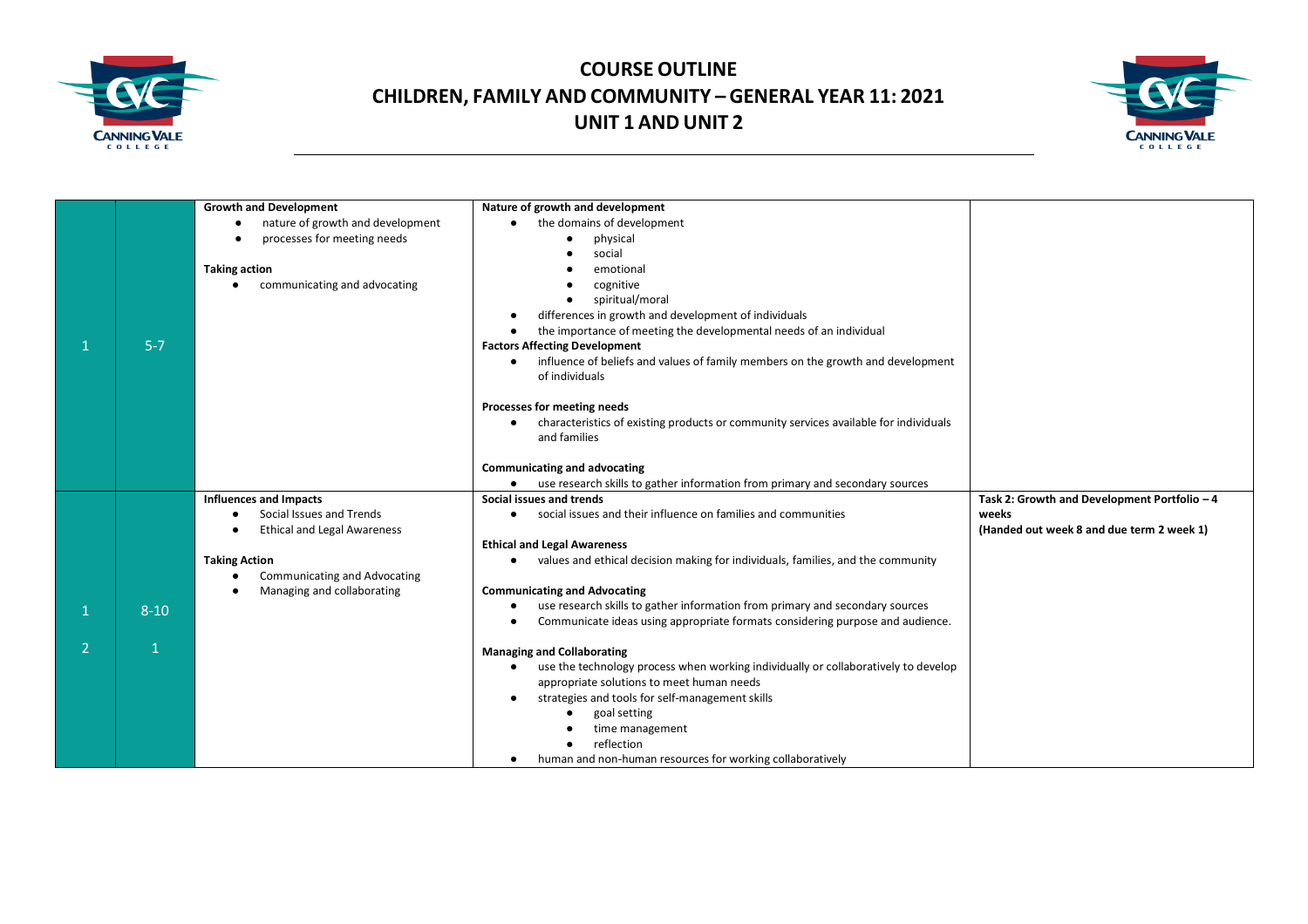



| $\mathcal{P}$  | $1 - 3$ | <b>Taking Action</b><br>Managing and Collaborating<br><b>Influences and Impacts</b><br>Social Issues and Trends<br><b>Ethical and Legal Awareness</b><br><b>Taking Action</b><br>Communicating and Advocating<br>Managing and Collaborating | <b>Managing and Collaborating</b><br>use the technology process when working individually or collaboratively to develop<br>$\bullet$<br>appropriate solutions to meet human needs<br>strategies and tools for self-management skills<br>$\bullet$<br>goal setting<br>time management<br>reflection<br>resource management<br>budgeting<br>٠<br>human and non-human resources for working<br>٠<br>Strategies and tools for effective decision making, such as PMI (plus, minus, and<br>$\bullet$<br>interesting) and SWOT (strengths, weaknesses, opportunities, and threats)<br>resolution strategies using a decision-making process, such as PMI (plus, minus, and<br>$\bullet$<br>interesting), APC (alternatives, possibilities and choices) and OPV (other people's<br>views)<br><b>Social Issues and Trends</b><br>stereotypes and their influence on individuals, family, and community life<br>٠<br><b>Ethical and Legal Awareness</b><br>rights and responsibilities of individuals related to family challenges and daily life<br>$\bullet$<br>features and relationship between rules, regulations, and laws<br>$\bullet$<br><b>Communicating and Advocating</b> | Task 4: Test (end of week 3) |
|----------------|---------|---------------------------------------------------------------------------------------------------------------------------------------------------------------------------------------------------------------------------------------------|-----------------------------------------------------------------------------------------------------------------------------------------------------------------------------------------------------------------------------------------------------------------------------------------------------------------------------------------------------------------------------------------------------------------------------------------------------------------------------------------------------------------------------------------------------------------------------------------------------------------------------------------------------------------------------------------------------------------------------------------------------------------------------------------------------------------------------------------------------------------------------------------------------------------------------------------------------------------------------------------------------------------------------------------------------------------------------------------------------------------------------------------------------------------------------|------------------------------|
|                |         |                                                                                                                                                                                                                                             | communicate ideas using appropriate formats considering purpose and audience<br>$\bullet$                                                                                                                                                                                                                                                                                                                                                                                                                                                                                                                                                                                                                                                                                                                                                                                                                                                                                                                                                                                                                                                                                   |                              |
|                |         | <b>Taking Action</b>                                                                                                                                                                                                                        | Processes for meeting needs                                                                                                                                                                                                                                                                                                                                                                                                                                                                                                                                                                                                                                                                                                                                                                                                                                                                                                                                                                                                                                                                                                                                                 |                              |
| $\overline{2}$ | 4       | Processes for meeting needs                                                                                                                                                                                                                 | attitudes, beliefs and values of developers and their influence on products or services<br>$\bullet$<br>for a target market<br>features of existing products or services for individuals and families<br>$\bullet$<br>aesthetic<br>functional<br>social<br>financial<br>environmental<br>٠<br>beliefs and values that influence development and use of products or services<br>developer<br>individual                                                                                                                                                                                                                                                                                                                                                                                                                                                                                                                                                                                                                                                                                                                                                                      |                              |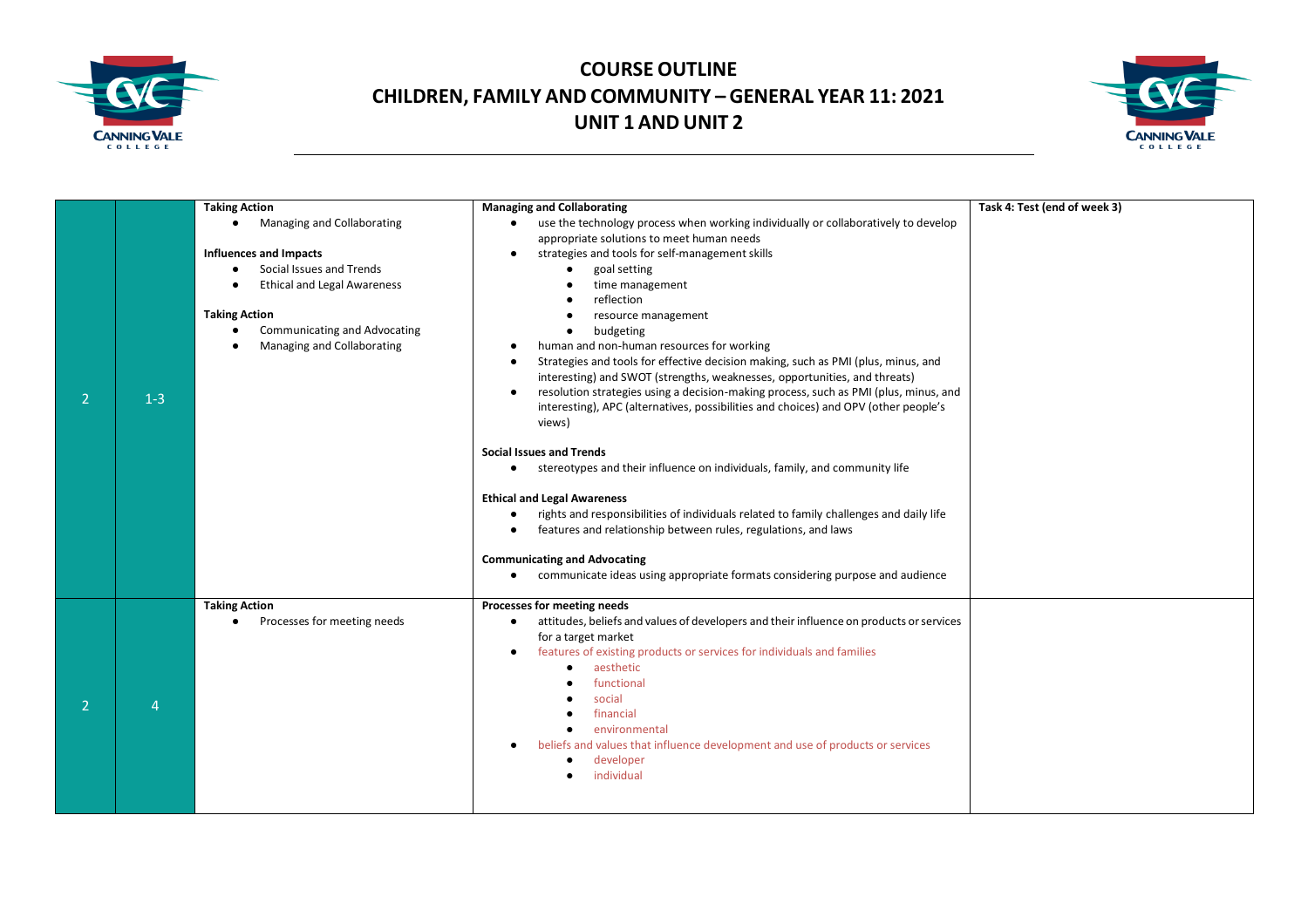



|                |          |                                                                                                                                                                      | <b>Social Structure and Systems</b><br>Resources and support services available for families to meet their needs<br>$\bullet$<br>and wants                                                                                                                                                                                                                                                                                                                                                                                                                                                                                                                                                                                                                                                                        |                                                                                                                 |
|----------------|----------|----------------------------------------------------------------------------------------------------------------------------------------------------------------------|-------------------------------------------------------------------------------------------------------------------------------------------------------------------------------------------------------------------------------------------------------------------------------------------------------------------------------------------------------------------------------------------------------------------------------------------------------------------------------------------------------------------------------------------------------------------------------------------------------------------------------------------------------------------------------------------------------------------------------------------------------------------------------------------------------------------|-----------------------------------------------------------------------------------------------------------------|
| $\overline{2}$ | $5 - 8$  | <b>Taking Action</b><br><b>Processes for Meeting Needs</b>                                                                                                           | <b>Processes for Meeting Needs</b><br>attitudes, beliefs and values of developers and their influence on products or<br>٠<br>services for a target market<br>features of existing products or services for individuals and families<br>$\bullet$<br>aesthetic<br>$\bullet$<br>functional<br>social<br>financial<br>environmental<br>beliefs and values that influence development and use of products or services<br>developer<br>٠<br>individual<br>Consider social, environmental, and economic factors                                                                                                                                                                                                                                                                                                         | Task 3: Helping Out - 4 weeks<br>(Handed out week 5 and due week 8)                                             |
| $\overline{2}$ | $9 - 10$ | <b>Influences and Impacts</b><br>Social Issues and Trends<br>$\bullet$<br><b>Taking Action</b><br><b>Communicating and Advocating</b><br>Processes for Meeting Needs | Social Issues and trends<br>the concept of sustainable living<br>$\bullet$<br>influence of community attitudes, beliefs and values on the selection and allocation<br>$\bullet$<br>of resources to meet a specific need<br>relationships between individuals and families to create sustainable patterns of<br>$\bullet$<br>living<br><b>Communicating and Advocating</b><br>use research skills to gather information from primary and secondary sources<br>$\bullet$<br>use research skills to locate, select, organise and evaluate information from<br>$\bullet$<br>primary and secondary sources<br><b>Processes for Meeting Needs</b><br>consider social, environmental, and economic factors, and the concept of the Triple<br>$\bullet$<br>Bottom Line when producing and evaluating products or services |                                                                                                                 |
| 3              |          | <b>Growth and Development</b><br>Nature of Growth and Development<br>$\bullet$                                                                                       | Nature of Growth and Development<br>the relationship between individuals and their needs in Maslow's Hierarchy of<br>٠<br>Needs - the five-stage model<br>relationship between growth and development for individuals, such as toddlers,<br>$\bullet$<br>teenagers and adults                                                                                                                                                                                                                                                                                                                                                                                                                                                                                                                                     | Individuals and their needs<br>Introduce Task 5 to students<br>$\bullet$<br>Due at different stages of the term |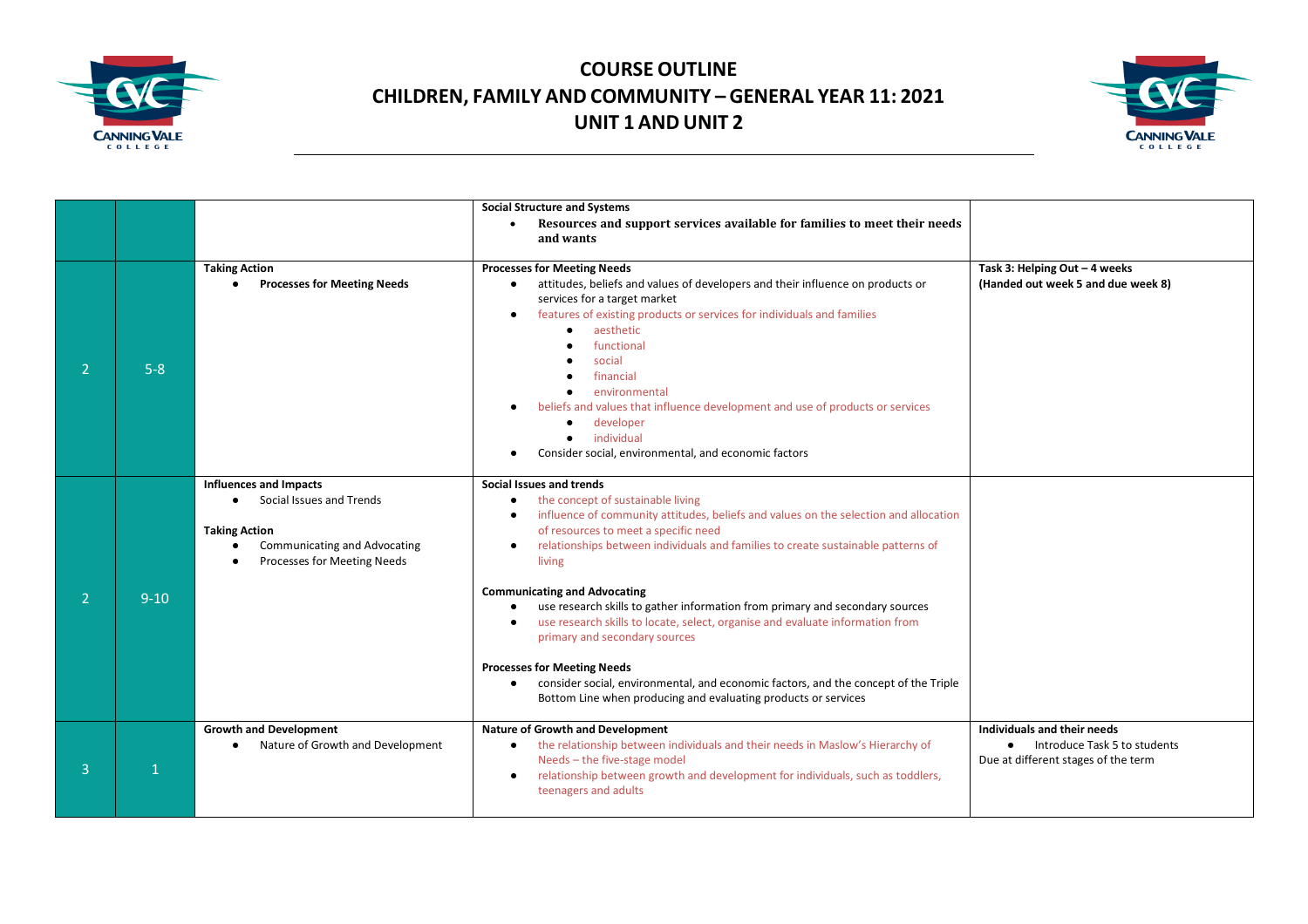



|                |          | <b>Growth and Development</b>                        | <b>Nature of Growth and Development</b>                                                         | Task 6: Individual Growth and Development - 3      |
|----------------|----------|------------------------------------------------------|-------------------------------------------------------------------------------------------------|----------------------------------------------------|
|                |          | <b>Nature of Growth and Development</b><br>$\bullet$ | biological and environmental influences on the growth and development of<br>$\bullet$           | weeks                                              |
|                |          |                                                      | individuals                                                                                     | (handed out week 4 and due week 6)                 |
|                |          |                                                      | the impact of biological and environmental influences on the growth and<br>$\bullet$            |                                                    |
|                |          |                                                      | development of individuals                                                                      |                                                    |
|                |          |                                                      | genetics                                                                                        |                                                    |
|                |          |                                                      | nutrition                                                                                       |                                                    |
|                |          |                                                      | <b>Factors Affecting Development</b>                                                            |                                                    |
|                |          |                                                      | lifestyle behaviours that promote optimal growth, development and well-being<br>$\bullet$       |                                                    |
|                |          |                                                      | influence and impact of lifestyle behaviours on the growth and development of                   |                                                    |
| 3              | $2 - 6$  |                                                      | individuals                                                                                     |                                                    |
|                |          |                                                      |                                                                                                 |                                                    |
|                |          |                                                      | <b>Managing and Collaborating</b>                                                               |                                                    |
|                |          |                                                      | strategies and tools for self-management skills                                                 |                                                    |
|                |          |                                                      | goal setting                                                                                    |                                                    |
|                |          |                                                      | resource management                                                                             |                                                    |
|                |          |                                                      | time management<br>budgeting                                                                    |                                                    |
|                |          |                                                      | reflection                                                                                      |                                                    |
|                |          |                                                      | effective communication strategies, such as verbal, non-verbal and                              |                                                    |
|                |          |                                                      | visual                                                                                          |                                                    |
|                |          | <b>Growth and Development</b>                        | <b>Factors Affecting Development</b>                                                            | Task 7: Taking Action - 2 1/2 weeks                |
|                |          | <b>Factors Affecting Development</b>                 | lifestyle risk factors, such as smoking, alcohol consumption and illicit drugs and<br>$\bullet$ | (Handed out week 8 and due week 10)                |
|                |          |                                                      | their impact on individuals, groups, and the community                                          |                                                    |
|                |          | <b>Taking Action</b>                                 | influence of protective and preventative strategies on the growth and development<br>$\bullet$  | Task 5: Virtual baby parenting program and journal |
|                |          | <b>Communicating and Advocating</b>                  | of individuals                                                                                  | - submit according to class roster                 |
|                |          | <b>Managing and Collaborating</b>                    |                                                                                                 |                                                    |
|                |          |                                                      | <b>Communicating and Advocating</b>                                                             |                                                    |
| $\overline{3}$ | $7 - 10$ |                                                      | collate and present information using appropriate formats and consider purpose<br>$\bullet$     |                                                    |
|                |          |                                                      | and audience                                                                                    |                                                    |
|                |          |                                                      | <b>Managing and Collaborating</b>                                                               |                                                    |
|                |          |                                                      | influences on decision making and goal setting<br>$\bullet$                                     |                                                    |
|                |          |                                                      | attitudes                                                                                       |                                                    |
|                |          |                                                      | beliefs                                                                                         |                                                    |
|                |          |                                                      | values                                                                                          |                                                    |
|                |          |                                                      | conflict resolution strategies, such as 'win, win', compromise and negotiation                  |                                                    |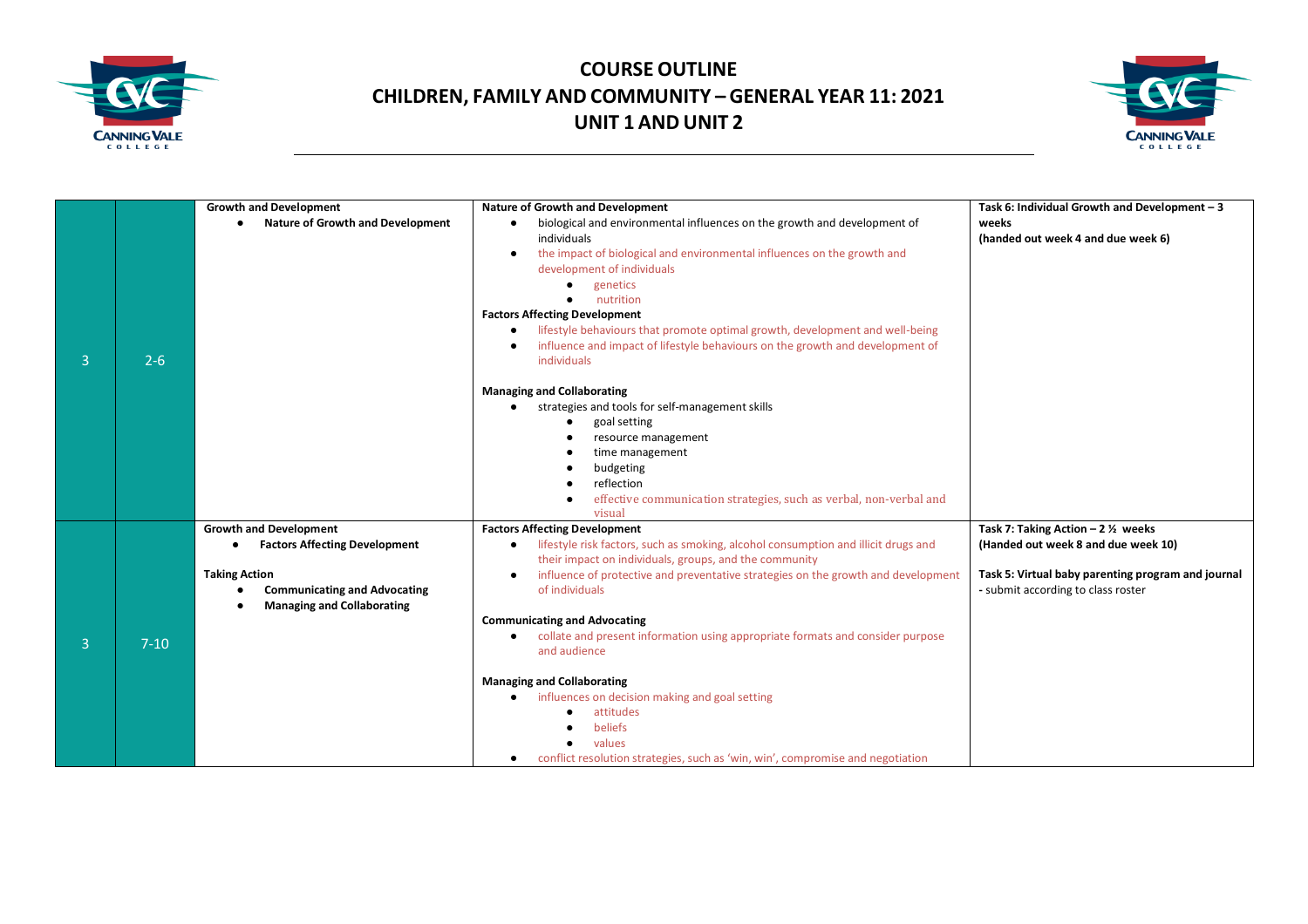



|                |         | <b>Taking Action</b>                                                                                    | <b>Communicating and Advocating</b>                                                                                                          |                                    |
|----------------|---------|---------------------------------------------------------------------------------------------------------|----------------------------------------------------------------------------------------------------------------------------------------------|------------------------------------|
|                |         |                                                                                                         |                                                                                                                                              |                                    |
|                |         | <b>Communicating and Advocating</b><br>$\bullet$                                                        | • examine a community issue that relates to families                                                                                         |                                    |
| $\overline{4}$ | $1-2$   | <b>Influences and Impacts</b><br><b>Social Issues and Trends</b><br><b>Social Structure and Systems</b> | <b>Social Issues and Trends</b><br>individual well-being and community health issues and their implications on the<br>$\bullet$<br>community |                                    |
|                |         |                                                                                                         | <b>Social Structures and Systems</b>                                                                                                         |                                    |
|                |         |                                                                                                         | roles and responsibilities of networks or services to promote and support the well-<br>$\bullet$                                             |                                    |
|                |         |                                                                                                         | being of individuals and groups                                                                                                              |                                    |
|                |         |                                                                                                         | influence of community attitudes, beliefs and values on the development of                                                                   |                                    |
|                |         |                                                                                                         | resources and support services                                                                                                               |                                    |
|                |         |                                                                                                         |                                                                                                                                              |                                    |
|                |         | <b>Influences and Impacts</b>                                                                           | <b>Ethical and Legal Awareness</b>                                                                                                           | Task 8: Support Services - 3 weeks |
|                |         | <b>Ethical and Legal Awareness</b>                                                                      | rights and responsibilities of individuals and groups and the consequences and<br>sanctions if rules and laws are not followed               | (Handed out week 2 and due week 4) |
|                |         | <b>Taking Action</b>                                                                                    | ethical behaviours, values, rules, regulations and responsibilities of specific                                                              |                                    |
|                |         |                                                                                                         |                                                                                                                                              |                                    |
|                |         | <b>Communicating and Advocating</b><br>$\bullet$                                                        | community groups and institutions                                                                                                            |                                    |
|                |         | <b>Processes for Meeting Needs</b>                                                                      |                                                                                                                                              |                                    |
|                |         | <b>Managing and Collaborating</b>                                                                       | Communicating and advocating                                                                                                                 |                                    |
|                |         |                                                                                                         | use research skills to gather information from primary and secondary sources<br>$\bullet$                                                    |                                    |
|                |         |                                                                                                         | communicate ideas using appropriate formats considering purpose and audience                                                                 |                                    |
|                |         |                                                                                                         | investigate an individual or family issue or idea                                                                                            |                                    |
|                |         |                                                                                                         | Processes for meeting needs                                                                                                                  |                                    |
|                |         |                                                                                                         | characteristics of existing products or community services available for individuals<br>$\bullet$                                            |                                    |
|                | $3 - 5$ |                                                                                                         | and families                                                                                                                                 |                                    |
|                |         |                                                                                                         | attitudes, beliefs and values of developers and their influence on products or                                                               |                                    |
|                |         |                                                                                                         | services for a target market                                                                                                                 |                                    |
|                |         |                                                                                                         | consider social, environmental, and economic factors, and the concept of the Triple<br>$\bullet$                                             |                                    |
|                |         |                                                                                                         | Bottom Line when producing and evaluating products or services                                                                               |                                    |
|                |         |                                                                                                         |                                                                                                                                              |                                    |
|                |         |                                                                                                         | <b>Managing and Collaborating</b>                                                                                                            |                                    |
|                |         |                                                                                                         | conflict resolution strategies, such as 'win, win', compromise and negotiation<br>$\bullet$                                                  |                                    |
|                |         |                                                                                                         | strategies and tools for effective decision making, such as PMI (plus, minus,<br>$\bullet$                                                   |                                    |
|                |         |                                                                                                         | interesting) and SWOT (strengths, weaknesses, opportunities and threats)                                                                     |                                    |
|                |         |                                                                                                         | resolution strategies using a decision-making process, such as PMI (plus, minus,<br>$\bullet$                                                |                                    |
|                |         |                                                                                                         | interesting), APC (alternatives, possibilities, and choices) and OPV (other people's                                                         |                                    |
|                |         |                                                                                                         | views)                                                                                                                                       |                                    |